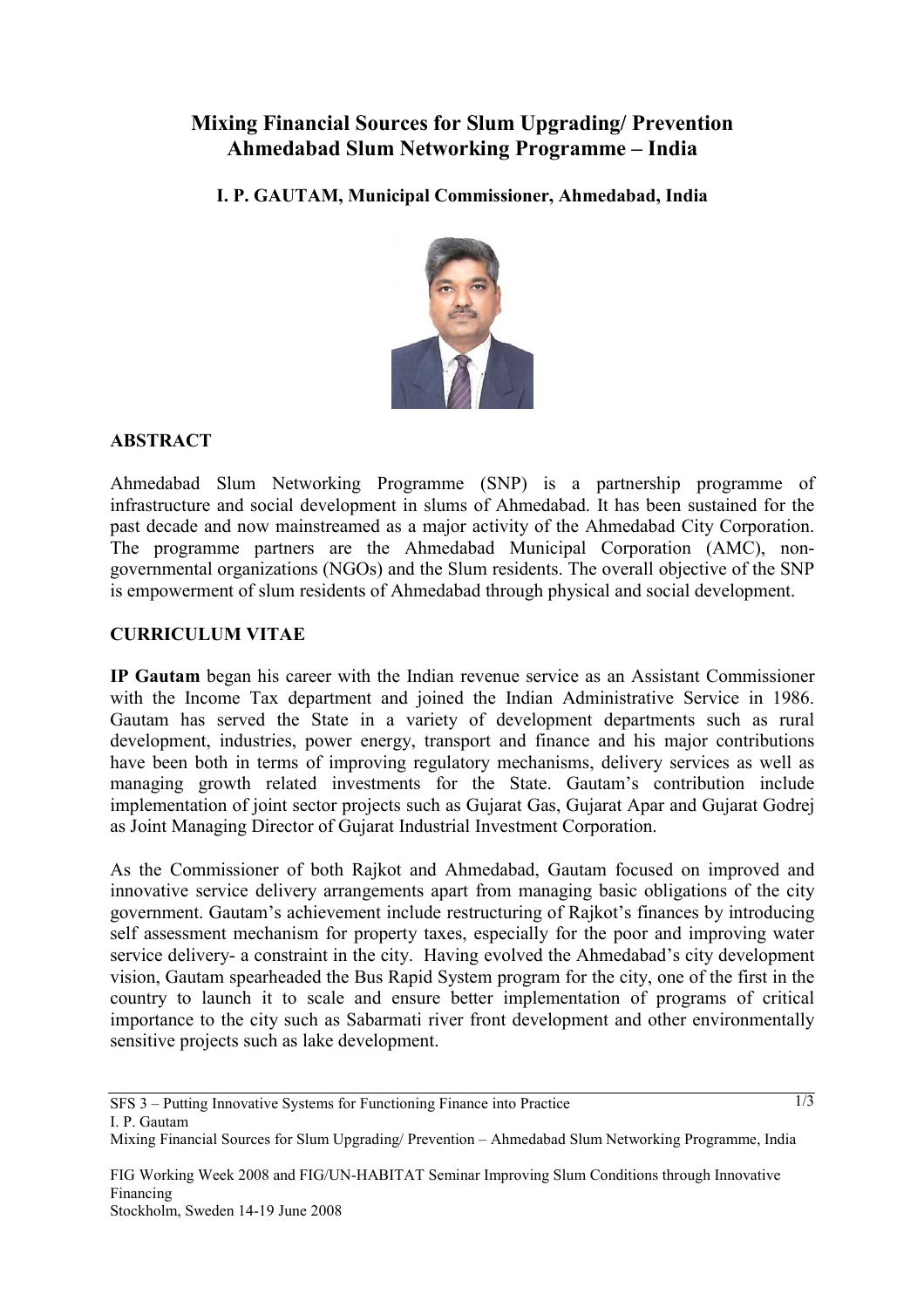Gautam's strength is in regulation and management, and he has key positions on critical development projects such as Sardar Sarovar, Power and energy sector. As secretary energy and Petro-chemicals, implemented the power sector reform and was involved in innovative programs such as Jyoti Gram Yojana aimed at assured power for all villages in the State. He was responsible for release of land for the poor as part of the Urban Land Ceiling drive in Vadodara as well as implementing employment generation programs for women and youth in tribal areas of the district.

Gautam is an active academic and is an active member of the Center for Environment Planning and Technology University, Ahmedabad. Gautam's other interest includes photography.

Positions

| June 2006 | Commissioner, Ahmedabad Municipal Corporation<br>Till date         |
|-----------|--------------------------------------------------------------------|
| Oct. 1996 | Secretary, Energy and Petro-chemicals                              |
| to        | Secretary, Port and Transport                                      |
|           | Managing Director Gujarat Power Corporation                        |
| May 2006  | Director Finance - Sardar Sarovar Project                          |
| 1994-1996 | Collector Vadodara District                                        |
| 1991-1994 | Municipal Commissioner, Rajkot                                     |
| 1990      | Joint Managing Director, Gujarat Industrial Investment Corporation |

Chairman / Director of Public Undertakings and Companies –

- Chairman, Sabarmati River Front Development Corporation Limited Ahmedabad from June 2006
- Chairman, Janmarg Limited, Ahmedabad. From October, 2006
- Director, Gujarat State Electricity Corporation Ltd., Vadodara. From Sept. 2002
- Director, Gujarat Power Corporation Limited, Gandhinagar. From Jan.2001
- Director, Gujarat Energy Generation Co. Ltd., Gandhinagar. From Sep.2004
- Director, Bhavnagar Energy Co. Ltd., Gandhinagar. From March,2007

Director of the Public Sector / Joint Sector / Private Sector Companies –

- Director, Torrent Pharmaceuticals Ltd., Ahmedabad. From 1990-93.
- Director, Gujarat Apar Polymers Ltd., Vadodara –1990 2000.
- Director, Sardar Sarovar Narmada Nigam Ltd. –Dec.2001 2005.
- Director, Ahmedabad Electricity Co. Ltd.  $-2003 2005$ .
- Director, Gujarat Urja Vikas Nigam, Vadodara –2003 2006.
- Director, Gujarat State Road Transport Corporation Ltd. 2005 2006.
- Director, Gujarat State Port Development Co. Ltd., 2005 2006.
- Director, Gujarat Maritime Board, Gandhinagar –2005 2006.
- Director, Kandla Port Trust., Kandla –2005 2006.
- Director, Gujarat Bauxite Ltd., Ahmedabad 2004 2006.

 $\overline{2/3}$ 

FIG Working Week 2008 and FIG/UN-HABITAT Seminar Improving Slum Conditions through Innovative Financing

Stockholm, Sweden 14-19 June 2008

Mixing Financial Sources for Slum Upgrading/ Prevention – Ahmedabad Slum Networking Programme, India